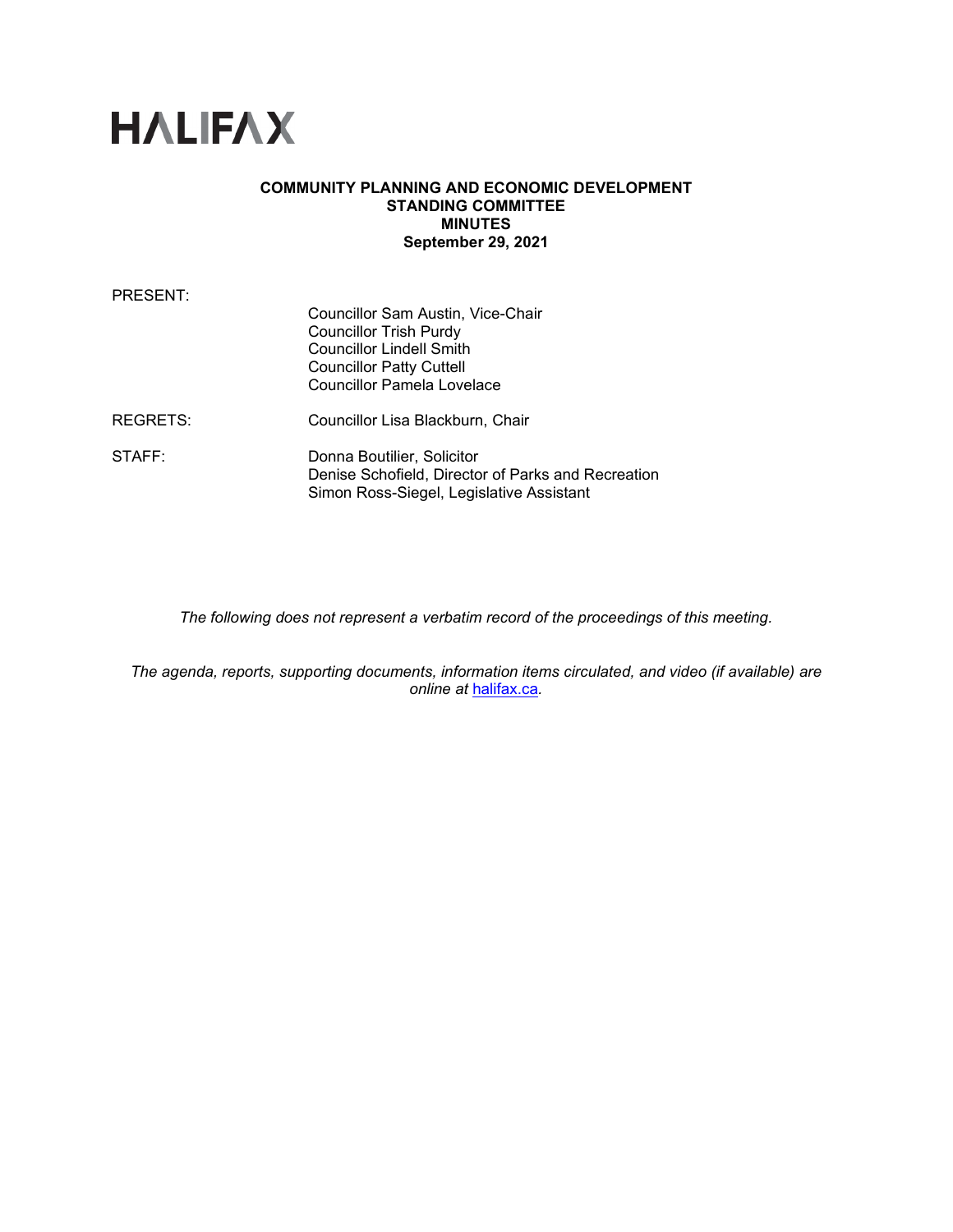*The meeting was called to order at 10:01 a.m. and adjourned at 11:50 a.m.*

# **1. CALL TO ORDER**

The Chair called the meeting to order at 10:01 a.m.

### **2. APPROVAL OF MINUTES – July 14, 2021**

MOVED by Councillor Lovelace, seconded by Councillor Cuttell

# **THAT the special meeting minutes of July 14, 2021 be approved as presented.**

### **MOTION PUT AND PASSED.**

# **3. APPROVAL OF THE ORDER OF BUSINESS AND APPROVAL OF ADDITIONS AND DELETIONS**

Additions: None

Deletions: None

As provided for in Section 37 (1) of Administrative Order One, Standing Committee requested that item 17 be considered prior to item 12.

MOVED by Councillor Cuttell, seconded by Councillor Lovelace

#### **THAT the agenda be approved as amended.**

### **MOTION PUT AND PASSED.**

**4. BUSINESS ARISING OUT OF THE MINUTES – NONE 5. CALL FOR DECLARATION OF CONFLICT OF INTERESTS – NONE 6. MOTIONS OF RECONSIDERATION – NONE 7. MOTIONS OF RESCISSION – NONE 8. CONSIDERATION OF DEFERRED BUSINESS – NONE 9. NOTICES OF TABLED MATTERS – NONE**

#### **10. CORRESPONDENCE, PETITIONS & DELEGATIONS 10.1 Correspondence**

The Legislative Assistant noted that the Municipal Clerk's Office received general correspondence from Christina Lovitt, John K. Sutherland, Howard Epstein and Peggy Cameron, and David Garrett. All correspondence was circulated to members of the Standing Committee.

#### **10.2 Petitions – None 10.3 Presentations – None**

### **11. INFORMATION ITEMS BROUGHT FORWARD – NONE**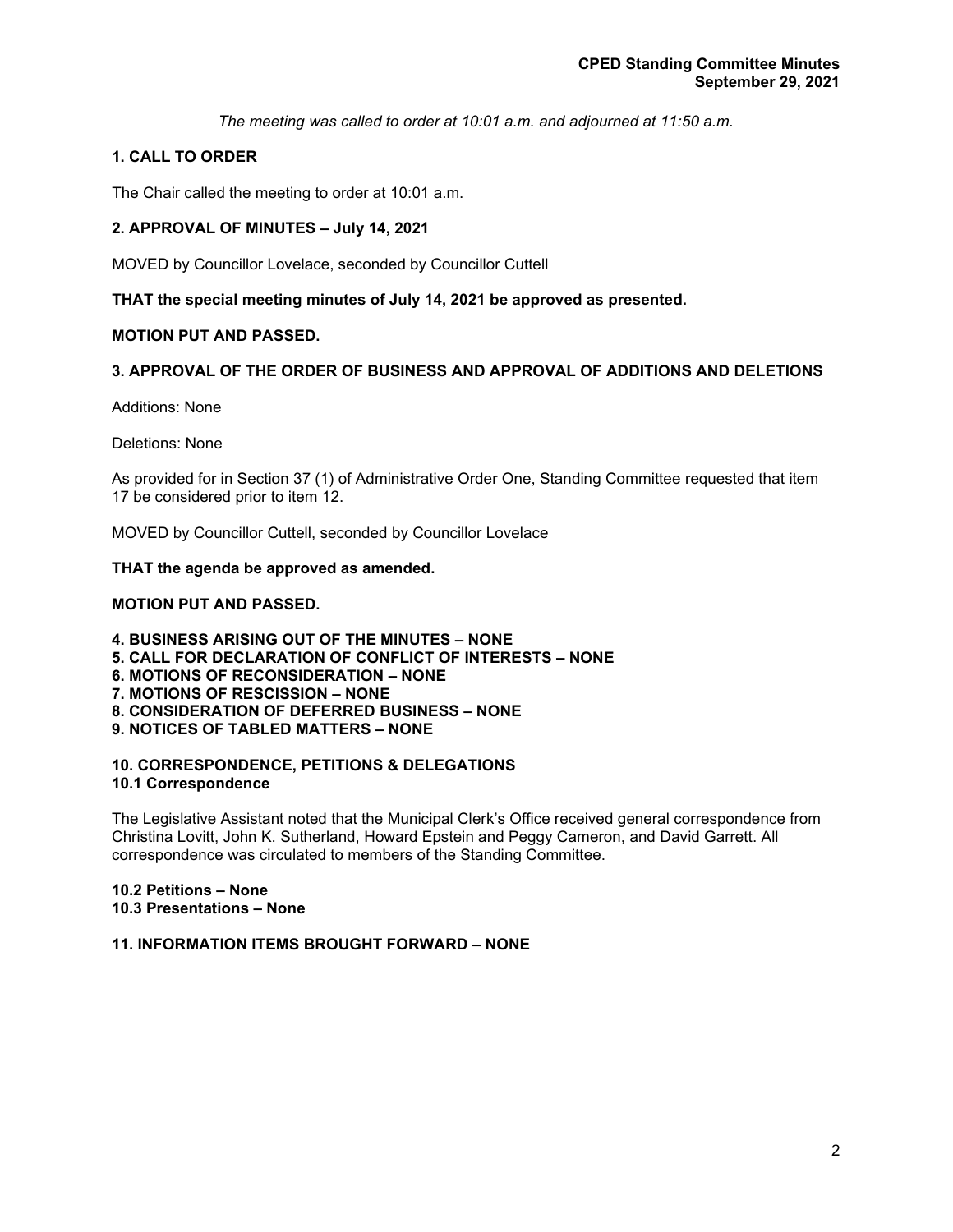# **12. REPORTS**

#### **12.1 STAFF**

### **12.1.1 Potential Changes to By-Law N-200 Respecting Construction-Related Noise**

The following was before the Standing Committee:

- A staff recommendation report dated July 16, 2021
- A staff presentation dated September 29, 2021

Anne Totten, Planner II, and Ben Sivak, Program Manager of Community Policy gave a presentation and answered questions for the Standing Committee.

MOVED by Councillor Smith, seconded by Councillor Lovelace

#### **THAT Community Planning and Economic Development Standing Committee recommend that Regional Council adopt By-law N-207, amending By-law N-200 Respecting Noise, as set out in Attachment B of the July 16, 2021 report.**

Several Councillors discussed several issues pertaining to the proposed By-Law amendments and construction noise policies broadly.

MOVED by Councillor Smith, seconded by Councillor Lovelace

**THAT Community Planning and Economic Development Standing Committee defer consideration pending a supplemental report that:**

- **1. Explores options to expand the notification area for exemptions; and**
- **2. Explores expanding or improving notification for blasting and construction-related noise that includes further communication to affected properties.**

Councillor Purdy proposed to amend the wording of the part 1 of the proposed motion to read "1. Explores options to expand the notification area and communication methods for exemptions.", amending the proposed motion to add part 3 to the motion to read "3. Explores changes to weekday end-time hours (Monday to Friday) 9:00 p.m. for non-explosive rock-breaking" and amending the proposed motion to add part 4 to the motion to read "4. Explores options for time reductions for non-explosive rock breaking." As provided for in section 53 (2) of Administrative Order One, Respecting the Procedures of the Council, the amendment was accepted as friendly.

The motion as amended now read:

MOVED by Councillor Smith, seconded by Councillor Lovelace

### **THAT Community Planning and Economic Development Standing Committee defer consideration pending a supplemental report that:**

- **1. Explores options to expand the notification area and communication methods for exemptions;**
- **2. Explores expanding or improving notification for blasting and construction-related noise that includes further communication to affected properties;**
- **3. Explores changes to weekday end-time hours (Monday to Friday) 9:00 p.m. for nonexplosive rock-breaking; and**
- **4. Explores options for time reductions for non-explosive rock breaking.**

Councillor Austin spoke to the Standing Committee about the motion. Councillor Austin resumed the Chair.

# **MOTION PUT AND PASSED.**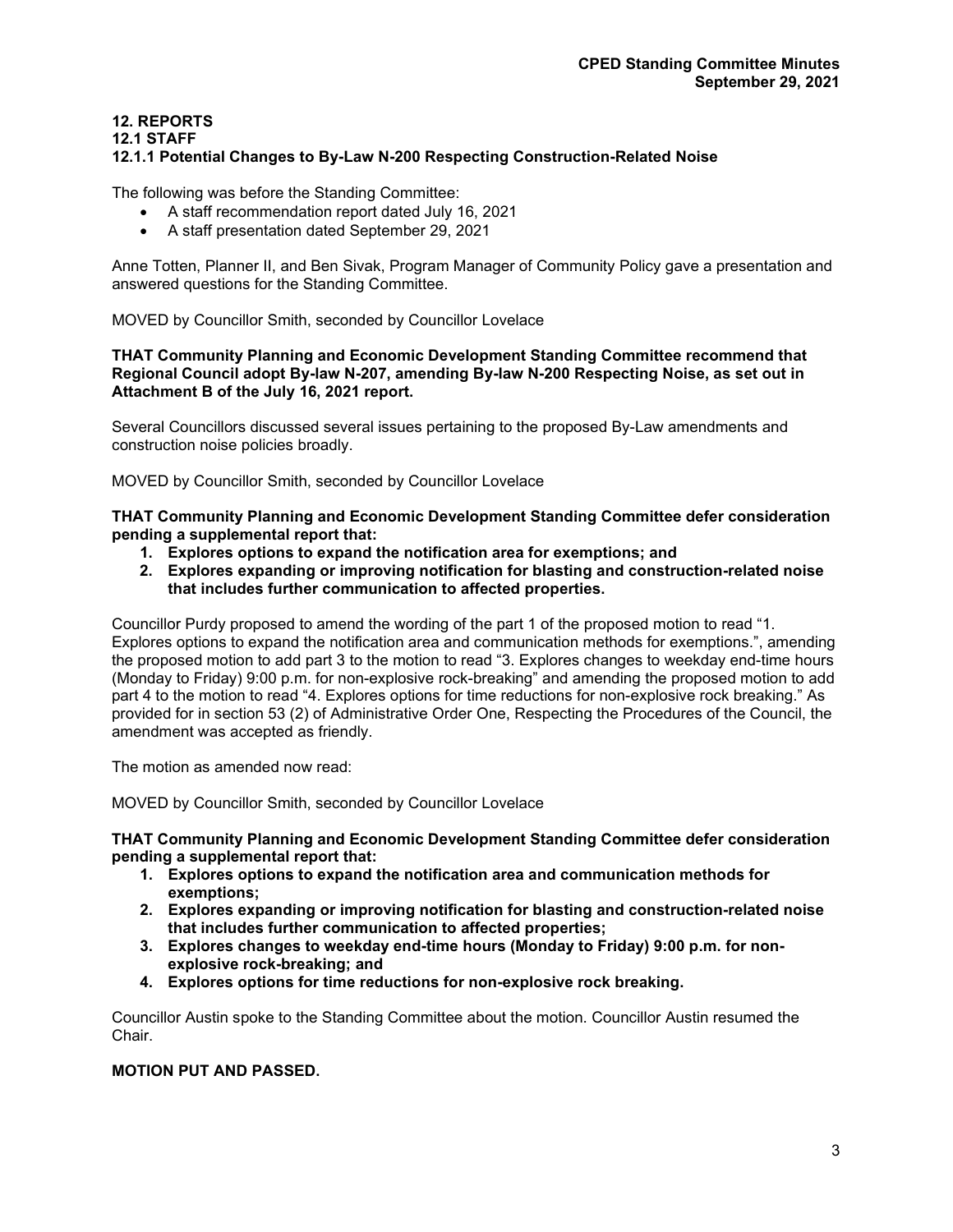### **12.1.2 Councillor Nomination to Heritage Advisory Committee**

The following was before the Standing Committee:

• A staff recommendation report dated September 15, 2021

MOVED by Councillor Lovelace, seconded by Councillor Cuttell

**THAT Community Planning and Economic Development Standing Committee recommend that Halifax Regional Council appoint Councillor Hendsbee to the Heritage Advisory Committee for a term to November 2022 as outlined in the discussion section of the September 15, 2021 report.**

# **MOTION PUT AND PASSED.**

#### **12.2 MEMBERS OF STANDING COMMITTEE – NONE 12.3 COMMUNITY DESIGN ADVISORY COMMITTEE – NONE 12.4 HERITAGE ADVISORY COMMITTEE – NONE**

#### **13. MOTIONS**

### **13.1 Councillor Austin - Heritage Conservation Standards**

The following was before the Standing Committee:

• A Request for Consideration form

Councillor Austin stepped down from the Chair and Councillor Smith assumed the Chair.

MOVED by Councillor Austin, seconded by Councillor Lovelace

**THAT Community Planning and Economic Development Standing Committee request that the CAO review the municipality's use of the Standards and Guidelines for the Conservation of Historic Places in Canada in evaluating alterations to heritage properties and properties within heritage conservation districts. The requested report should explore options to better adapt conservation standards to HRM's local heritage context.**

Councillor Austin spoke to the Standing Committee about the motion.

### **MOTION PUT AND PASSED.**

Councillor Austin resumed the Chair.

#### **14. IN CAMERA (IN PRIVATE) – NONE 15. ADDED ITEMS – NONE**

#### **16. NOTICES OF MOTION 16.1 Councillor Cuttell**

TAKE NOTICE that at a future meeting of Community Planning and Economic Development Standing Committee, I intend to move that Standing Committee request a staff report to define and provide rationale for urban, suburban, and rural settlement classifications; conduct an internal review of how these settlement classifications are used across HRM strategies and policies including planning, transit, sewer and water, and taxation; provide a jurisdictional review of how other municipalities define and apply settlement classifications; and provide a recommendation for a standard use of these terms within HRM.

# **17. PUBLIC PARTICIPATION**

The Chair noted that there were three registered public speakers and opened public participation.